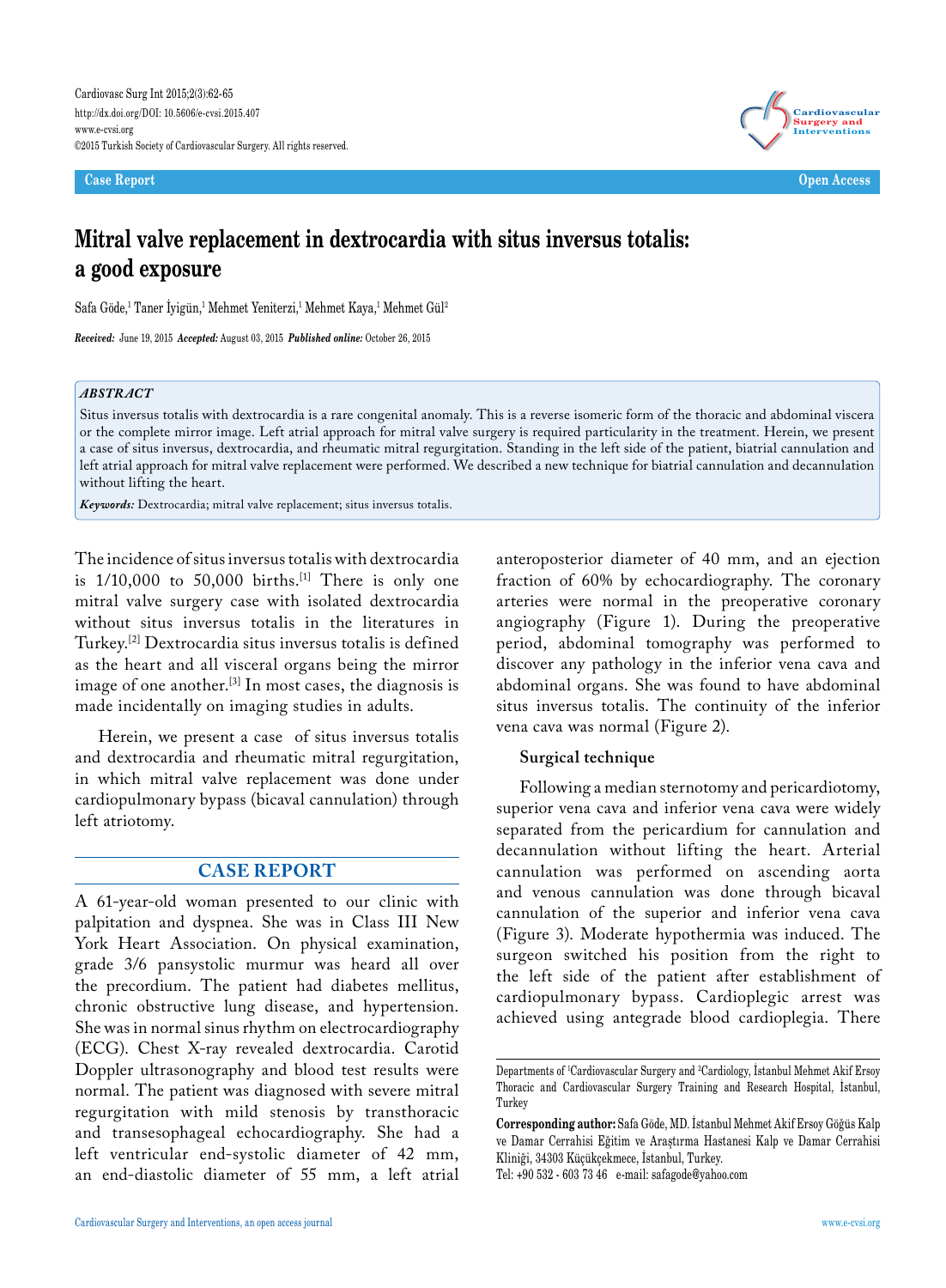

**Figure 1.** A postoperative chest X-ray image showing dextrocardia and prosthesis mechanical mitral valve shadow.

was no major problem on the tricuspid valve. Then, we decided to approach to mitral valve through the left atriotomy. Atrium was vertically opened from the superior part in front of the right pulmonary veins. We achieved the excellent mitral valve exposure by using the left atrial retractor. Intraoperative findings revealed that the repair of the mitral valve was not feasible, as the valve structure was severely calcified and degenerated. Chordal thickening and chordal fusion were also present. In addition, the anterior leaflet was calcified, making it unsuitable for valve repair. Additionally, the mitral annulus was dilated. Therefore, the native valve was excised, preserving the posterior leaflet, and replaced with a 29 mm mechanical valve prosthesis (Figure 4). The postoperative course was uneventful

and the patient was discharged on the postoperative fifth day. She was followed for three months without any complaints.

## **DISCUSSION**

Although dextrocardia can be associated with situs solitus, situs inversus or situs ambiguous, situs solitus is the most common form.[4] Situs inversus totalis, as in our case, is a reverse isomeric form of the thoracic and abdominal viscera or complete mirror image. Such patients may have an interrupted inferior vena cava in the intrahepatic segment. These abnormalities may cause problems during the inferior venous cannulation. Therefore, inferior vena cava abnormalities should be definitely examined by computed tomography or magnetic resonance imaging.

To date, several approaches for mitral valve surgery in dextrocardiac patients have been published. As in our case, almost all surgeons prefer to stand on the left side of the patient. St. Rammos et al.<sup>[5]</sup> established cardiopulmonary bypass by cannulating the aorta and left common femoral vein. The superior vena cava was cannulated after emptying the heart. Okamura et al.<sup>[6]</sup> lifted the heart by using a heart positioner and then made bicaval venous cannulation and the aorta was cannulated in the routine manner. The mitral valve was exposed via left-sided left atriotomy with an incision made at the base of the left atrial appendage similar to our approach, with the surgeon standing on the left side. However, lifting the heart for inferior vena cava decannulation while a mitral valve



**Figure 2.** Preoperative normal coronary angiography image.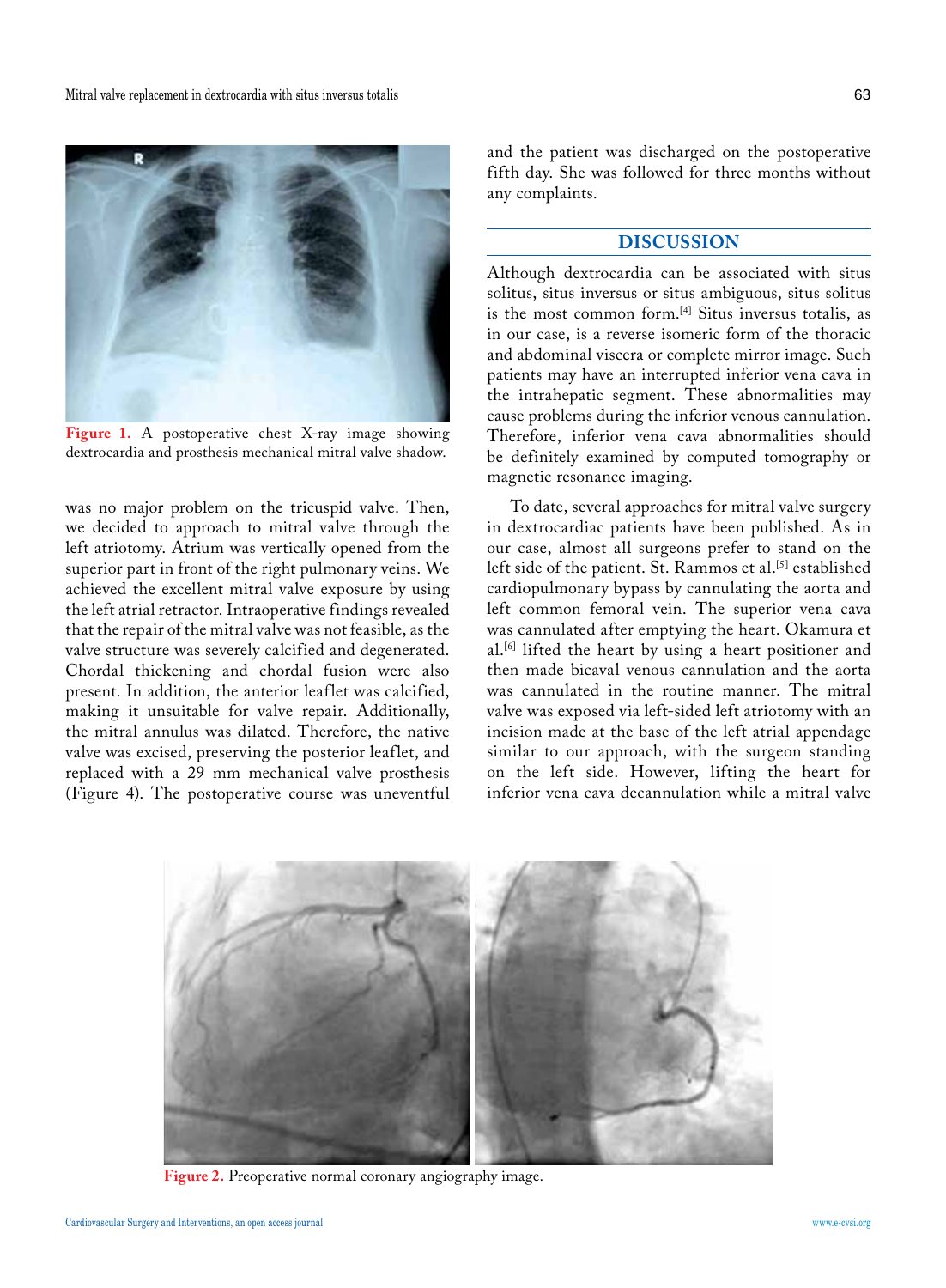

**Figure 3.** Contrast-enhanced abdominal computed tomography indicating the presence of situs inversus totalis.

prosthesis is *in situ* is fraught with danger of the left ventricular rupture.<sup>[7]</sup> In another study, Kikon et al.<sup>[8]</sup> used a two-stage single venous cannula and performed left atriotomy. This method may lead to obstruction of the superior vena cava during the traction to the left atrium.

Furthermore, we established cardiopulmonary bypass by cannulating the aorta and superior and inferior vena cava separately without using any heart positioner for lifting the heart, since we performed cannulation by widely separating vena cava superior and inferior from the pericardium. This may be a technical trick for safe bicaval cannulation in dextrocardiac patients. We approached the mitral valve via left atriotomy. We provided excellent exposure with a little traction. Of note, although there are few bleeding complications with the transseptal approach, the extension of the septal incision to the anterior of the coronary sinus may lead to nodal rhythm.<sup>[9]</sup> The other concern is probability of damaging the sinus node artery in the superior septal approach. Therefore, we avoided risk of groove tear during decannulation in mitral valve replacement by not lifting the heart. We also abstained superior venous obstruction and rhythm problems by bicaval venous cannulation and left atriotomy.

In conclusion, we suggest that standing on the left side of the patient and widely separating the vena cava inferior and superior from the pericardium for cannulation and decannulation without lifting the heart through bicaval venous cannulation and left atriotomy is more useful approach for the treatment of dextrocardiac mitral valve.



**Figure 4.** Intraoperative view showing the left atriotomic approach to the mitral valve and ascending aortic and bicaval venous cannulation. IVC: Inferior vena cava; SVC: Superior vena cava.

#### **Declaration of conf licting interests**

The authors declared no conflicts of interest with respect to the authorship and/or publication of this article.

#### **Funding**

The authors received no financial support for the research and/or authorship of this article.

## **REFERENCES**

- 1. Garg N, Agarwal BL, Modi N, Radhakrishnan S, Sinha N. Dextrocardia: an analysis of cardiac structures in 125 patients. Int J Cardiol 2003;88:143-55.
- 2. Durukan AB, Gürbüz HA, Uçar Hİ, Serter FT, Yorgancıoğlu C. Mitral valve replacement surgery in isolated dextrocardia: a case report. Turk Goğus Kalp Dama 2013;21:756-8.
- 3. Oliveira N, Oliveira F, Dias E, Borges L, Cássio I. Leriche Syndrome in a Patient with Situs Inversus Totalis. Ann Vasc Surg 2015;29:1317.e5-8.
- 4. Lev M, Liberthson RR, Eckner FA, Arcilla RA. Pathologic anatomy of dextrocardia and its clinical implications. Circulation 1968;37:979-99.
- 5. St Rammos K, Bakas AJ, Panagopoulos FG. Mitral valve replacement in a Jehovah's Witness with dextrocardia and situs solitus. J Heart Valve Dis 1996;5:673-4.